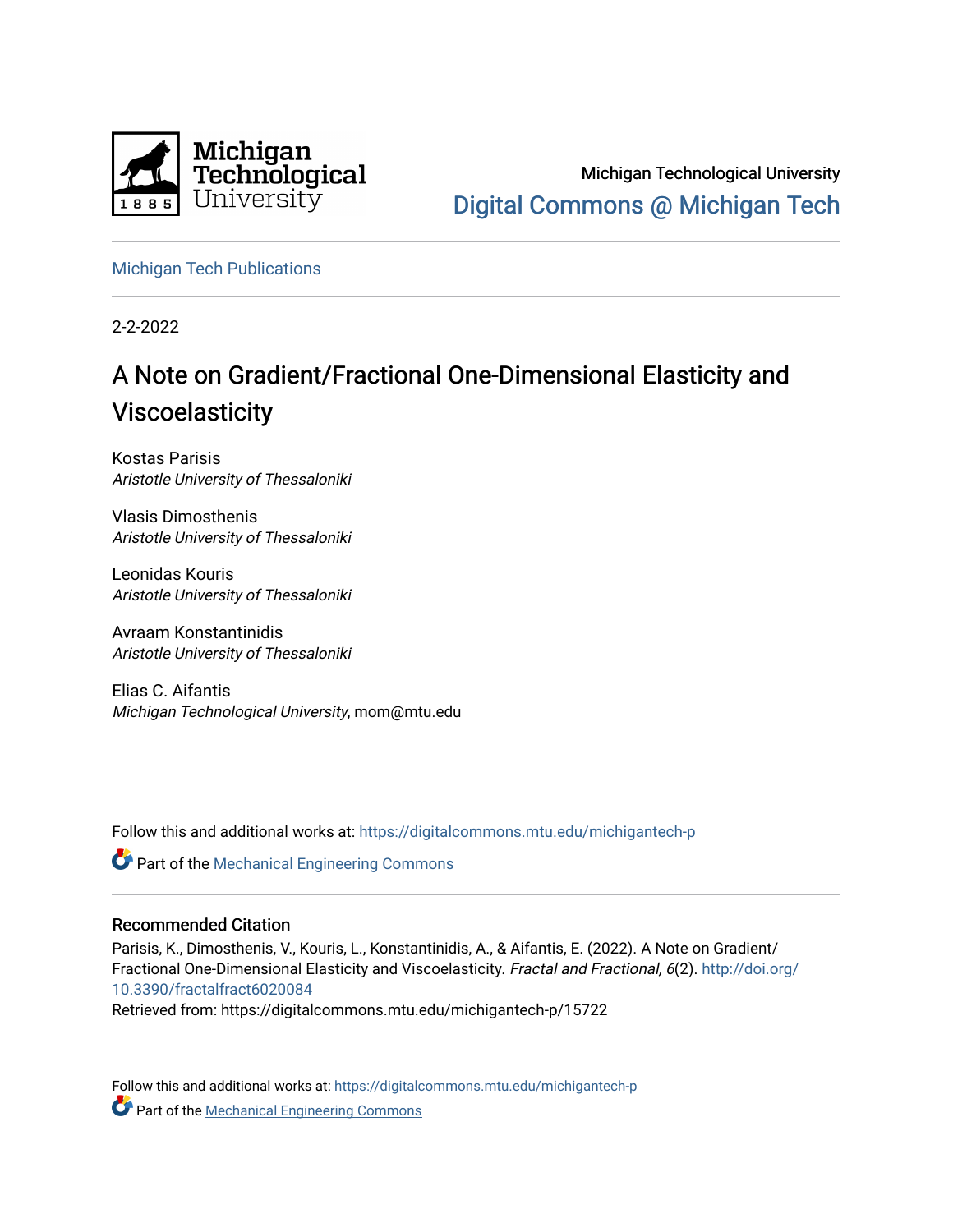



# *Article* **A Note on Gradient/Fractional One-Dimensional Elasticity and Viscoelasticity**

**Kostas Parisis <sup>1</sup> , Vlasis Dimosthenis <sup>1</sup> [,](https://orcid.org/0000-0003-3521-2284) Leonidas Kouris <sup>1</sup> [,](https://orcid.org/0000-0002-4859-7382) Avraam Konstantinidis 1,[\\*](https://orcid.org/0000-0001-9302-9563) and Elias C. Aifantis 1,2,3,\***

- <sup>1</sup> Aristotle University of Thessaloniki, GR-54124 Thessaloniki, Greece; konspari@gmail.com (K.P.); vlasis.d@gmail.com (V.D.); l.a.kouris@gmail.com (L.K.)
- <sup>2</sup> Michigan Technological University, Houghton, MI 49931, USA<br><sup>3</sup> Eriodrich Alexander University Erlangen Nüramberg, 00762 E
- <sup>3</sup> Friedrich-Alexander University, Erlangen-Nüremberg, 90762 Fürth, Germany
- **\*** Correspondence: akonsta@civil.auth.gr (A.K.); mom@mom.gen.auth.gr (E.C.A.)

**Abstract:** An introductory discussion on a (weakly non-local) gradient generalization of some onedimensional elastic and viscoelastic models, and their fractional extension is provided. Emphasis is placed on the possible implications of micro- and nano- engineering problems, including small-scale structural mechanics and composite materials, as well as collagen biomechanics and nanomaterials.

**Keywords:** gradient elasticity/GradEla; fractional elasticity; gradient viscoelasticity; fractional viscoelasticity; fractional Kelvin–Voigt model

### **1. Introduction**

A gradient generalization of Hooke's law of elasticity has been proposed in the past by the last author to model behavior at the nanoscale, where heterogeneity and size effects become important [\[1,](#page-9-0)[2\]](#page-9-1). A recent review with applications to various branches of elasticity theory and an extension to include fractional derivatives can be found in [\[3](#page-9-2)[,4\]](#page-9-3).

Among the main results of the above works were the removal of singularities from dislocation lines and crack tips, the interpretation of size effects, and the description of experimentally observed nanoscale phenomena that classical elasticity could not capture. The basic mechanism in the mathematical formulation was to introduce the Laplacian of strain and/or stress into the standard elasticity constitutive equation, as a representative measure of the underlying heterogeneity at the micron-scale and nanoscale. This Laplacianenhanced gradient generalization of classical elasticity theory was extended to include fractional and fractal considerations in cases where the underlying micro/nano-structure could not be described with the use of integer derivatives and Euclidean geometry [\[5](#page-9-4)[,6\]](#page-9-5). It is noted, in relation to this, that the standard Laplacian operator of integer order has a direct straightforward extension to a fractional Laplacian operator of non-integer order with corresponding nice properties, and, thus, easily derived fractional results can be obtained.

The purpose of the present article is to make use of the aforementioned developments by focusing on simple one-dimensional elastic and viscoelastic models in order to better illustrate the potential of such generalizations and their implications for various problems in current engineering and biomedical technology, where micro/nanoscale effects need to be accounted for in a manner that is as simple as possible, yet effective. In particular, reference is made to micro/nano metallic and polymeric ultra-thin rods used in the fabrication of nanocomposite materials and miniature devices/frames for energy storage and medical implants, as well as to one-dimensional tendon and collagen fiber problems that biomechanics deal with.

In Section [2](#page-2-0) we briefly discuss the one-dimensional extension of the classical Hooke's law of elasticity to include spatial derivatives of the strain of integers and fractional orders. In Section [3](#page-5-0) we discuss the corresponding generalizations of the Kelvin–Voigt model of



**Citation:** Parisis, K.; Dimosthenis, V.; Kouris, L.; Konstantinidis, A.; Aifantis, E.C. A Note on Gradient/ Fractional One-Dimensional Elasticity and Viscoelasticity. *Fractal Fract.* **2022**, *6*, 84. [https://doi.org/](https://doi.org/10.3390/fractalfract6020084) [10.3390/fractalfract6020084](https://doi.org/10.3390/fractalfract6020084)

Academic Editor: Haci Mehmet Baskonus

Received: 8 December 2021 Accepted: 30 January 2022 Published: 2 February 2022

**Publisher's Note:** MDPI stays neutral with regard to jurisdictional claims in published maps and institutional affiliations.



[fractal and fractional](https://www.mdpi.com/journal/fractalfract)<br>Article<br>Article<br>**And Viscolarstic Conformation**<br>and Viscolarstic<br>Kostas Parisis <sup>1</sup>, Vlasis Dim<br>and Elias C. Aifantis <sup>1,2,3,4</sup><br>Kours, L.; Xonstantinidis, A.;<br>Kours, L.; Xonstantinidis, A.;<br>Kours, L. **Copyright:** © 2022 by the authors. Licensee MDPI, Basel, Switzerland. This article is an open access article distributed under the terms and conditions of the Creative Commons Attribution (CC BY) license [\(https://](https://creativecommons.org/licenses/by/4.0/) [creativecommons.org/licenses/by/](https://creativecommons.org/licenses/by/4.0/)  $4.0/$ ).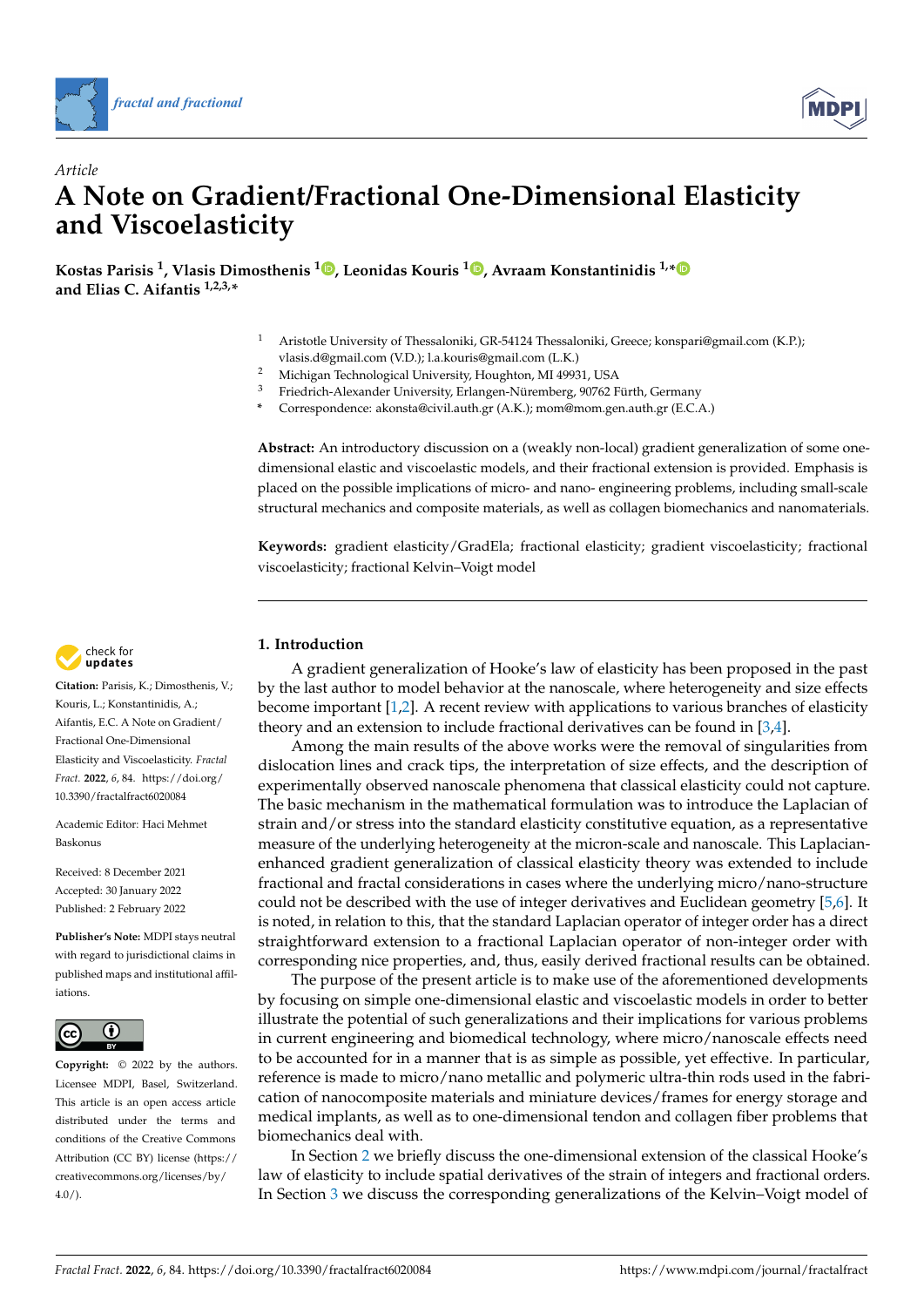viscoelasticity. Finally, in Section [4,](#page-8-0) a discussion about a number of related issues that need to be further considered and a number of future research directions that need to be further explored is provided.

#### <span id="page-2-0"></span>**2. Gradient and Fractional Hooke's Elasticity Model**

#### *2.1. Gradient Elastic Bar*

The classical Hooke's law for an elastic bar in one dimension reads

<span id="page-2-1"></span>
$$
\sigma = E\varepsilon,\tag{1}
$$

where  $\sigma$  is the stress,  $\varepsilon$  (=  $\frac{\partial u}{\partial x}$ , *u* denotes displacement and *x* the spatial dimension) is the strain, and *E* is the elastic modulus. The gradient generalization of Equation [\(1\)](#page-2-1) amounts to replacing the (macroscopic) strain, *ε*, with its local (microscopic) gradient counterpart,  $\epsilon - \ell^2 (\partial^2 \epsilon / \partial x^2)$ , where  $\ell$  is an internal length related to the underlying substructure (e.g., size/spacing of inclusions in a composite material, grain size in a polycrystal). If static equilibrium is assumed under the action of an applied stress  $\sigma_0$ , it follows that the governing differential equation for a semi-infinite bar ( $0 \le x < \infty$ ) is

<span id="page-2-5"></span>
$$
\varepsilon - \ell^2 \, \frac{\partial^2 \varepsilon}{\partial x^2} = \frac{\sigma_0}{E} = \varepsilon_0,\tag{2}
$$

with a general solution given by the expression

$$
\varepsilon(x) = \frac{\sigma_0}{E} + c e^{-x/\ell},\tag{3}
$$

on the assumption that  $\varepsilon$  is finite as  $x \to \infty$ , or that the gradient solution converges to the classical solution at the free boundary of a very long bar. By also assuming that, at the finite boundary ( $x = 0$ ) the microstrain vanishes ( $\varepsilon = 0$ ), we obtain  $c = -\frac{\sigma_0}{E}$ , and thus

<span id="page-2-2"></span>
$$
\varepsilon(x) = \frac{\sigma_0}{E} \left( 1 - e^{-x/\ell} \right),\tag{4}
$$

confirming again the fact that, at large distances from the fixed end of the bar, the strain approaches the value predicted by classical elasticity. Other types of boundary conditions and; other one-dimensional configurations may also be considered: e.g., a bar of length *L*  $(-L/2 \le x \le L/2)$  with symmetric loading through a stress  $\sigma_0$  applied at its two ends.

On returning to Equation [\(4\)](#page-2-2), it follows that the local (micro) strain at the end of a bar of length *L* is

<span id="page-2-3"></span>
$$
\varepsilon(L) = \frac{\sigma_0}{E} \left( 1 - e^{-L/\ell} \right),\tag{5}
$$

which, as already mentioned earlier, for a very long bar  $(L \gg \ell)$  is the same as the strain predicted by the classical macroscopic Hooke's law represented in Equation [\(1\)](#page-2-1). In addition, for a bar for which the ratio of the internal length  $\ell$  over its length *L* cannot be neglected, Equation [\(5\)](#page-2-3) can be written in the form of Equation [\(1\)](#page-2-1), i.e.,

<span id="page-2-4"></span>
$$
\sigma = E_{\text{eff}} \varepsilon, \quad E_{\text{eff}} = E \left[ 1 - e^{-L/\ell} \right]^{-1}, \tag{6}
$$

where  $E_{\text{eff}}$  is an effective elastic modulus. Possible implications of Equation [\(6\)](#page-2-4) or its counterparts for other types of boundary conditions and configurations can be explored in conjunction with experiments and some efforts along these lines for standard problems of structural mechanics (trusses, frames, beams, shear-moment diagrams) are currently under investigation in [\[7,](#page-9-6)[8\]](#page-9-7).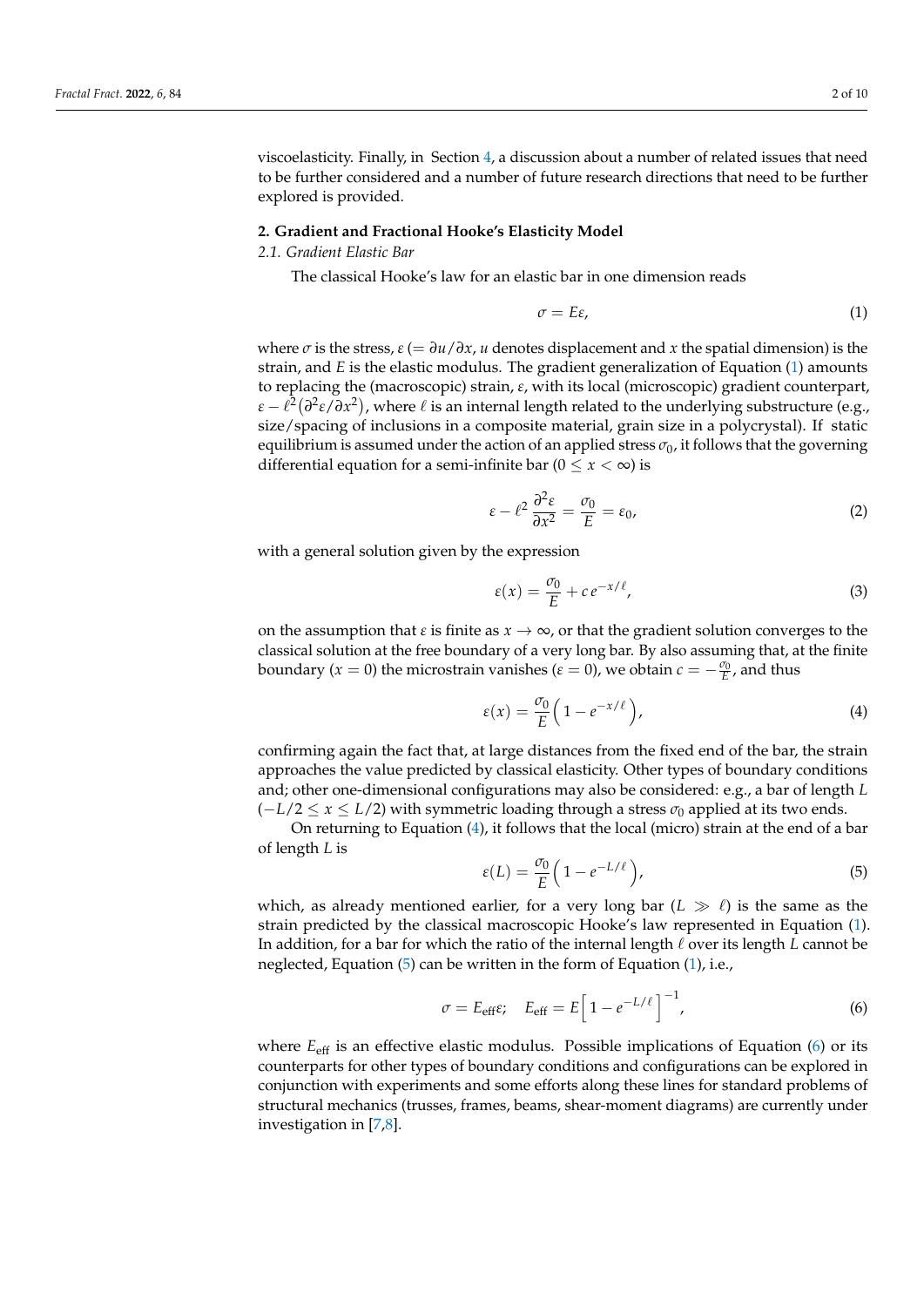#### *2.2. A Fractional Extension*

The fractional counterpart of Equation [\(2\)](#page-2-5) reads

<span id="page-3-2"></span>
$$
\varepsilon + \ell^{\alpha} (-\Delta)^{\alpha/2} \varepsilon = \frac{\sigma_0}{E},\tag{7}
$$

*where l<sup>α</sup>* is a fractional internal length (in units of [*L*]<sup>α</sup>), and (−∆)<sup>α/2</sup> denotes the Riesz fractional Laplacian [\[9\]](#page-9-8) of order  $\alpha$  (1  $\lt \alpha \lt 2$ ), defined in terms of the Fourier transform as

$$
\mathcal{F}\left\{(-\Delta)^{\alpha/2}f(x)\right\}(k) = |k|^{\alpha}\mathcal{F}\left\{f(x)\right\}(k),\tag{8}
$$

where  $f(x)$  denotes a Fourier integrable function. Other definitions of a fractional Laplacian are possible, and a detailed discussion is provided in  $[10]$ . In any case, it is beneficial to express the fractional Laplacian operator as the convolution of the integer-order Laplacian with an appropriate power-law kernel [\[11\]](#page-9-10) (see also [\[12\]](#page-9-11)). In the one-dimensional case, the above process provides

<span id="page-3-0"></span>
$$
(-\Delta)^{\alpha/2} f(x) = \mathcal{F}^{-1} \Big\{ |k|^{\alpha} \mathcal{F} \{f\}(k) \Big\}(x)
$$
  
=  $-\mathcal{F}^{-1} \Big\{ |k|^{\alpha-2} [-|k|^2 \mathcal{F} \{f\}(k)] \Big\}(x)$   
=  $-\mathcal{F}^{-1} \Big\{ |k|^{\alpha-2} \mathcal{F} \{\Delta f\}(k) \Big\}(x).$  (9)

In Equation [\(9\)](#page-3-0), the Laplacian ∆ coincides with the second order spatial derivative *∂*<sup>2</sup><sub>*x*</sub>, for which the property  $\mathcal{F}$ {∆*f* }(*k*) = −|*k*|<sup>2</sup> $\mathcal{F}$ {*f* }(*k*) holds. In the case of unbounded one-dimensional space, −∞ < *x* < ∞ with 1 < *α* < 2, Equation [\(9\)](#page-3-0) can be expressed in terms of the Riesz fractional integral operator [\[9\]](#page-9-8) as  $(-\Delta)^{\alpha/2} f(x) = -(Z^{2-\alpha} \partial_x^2 f)(x)$ , or, equivalently, in convolution form through the Riesz potential  $-$  ∫<sub>ℝ</sub> R<sub>α</sub>( $x - \xi$ )  $\partial_{\xi}^2 f(\xi) d\xi$ , where  $R_\alpha(x) := \mathcal{F}^{-1}\left\{ |k|^{-(2-\alpha)} \right\}(x) = \tilde{\gamma}_\alpha^{-1} |x|^{1-\alpha}$  with  $\tilde{\gamma}_\alpha = 2^{2-\alpha} \sqrt{\pi} \Gamma(1-\frac{\alpha}{2}) / \Gamma(\frac{\alpha-1}{2})$ . After some simplifications we obtain

<span id="page-3-1"></span>
$$
(-\Delta)^{\alpha/2} f(x) = \frac{1}{2\cos(\pi\alpha/2)\Gamma(2-\alpha)} \int_{-\infty}^{\infty} \frac{1}{|x-\xi|^{\alpha-1}} \frac{\partial^2 f}{\partial \xi^2} d\xi.
$$
 (10)

Equation [\(10\)](#page-3-1) provides us a Caputo-type expression for the one-dimensional fractional Laplacian in infinite space. However, in the case where the domain under consideration has finite boundaries, or occupies a semi-infinite space, additional terms arising from the boundaries should be included. In particular, for the problem of a semi-infinite bar with a fixed boundary at  $x = 0$ , the fractional Laplacian of the strain  $\varepsilon$  also includes two additional boundary terms proportional to the value of the strain *ε*(0) and its derivative *∂xε*(0) at  $x = 0$ , respectively. This aspect, which does not arise in the non-fractional treatment of the problem at hand, will be discussed elsewhere for more general configurations and gradient models. For the present case and configuration, however, it turns out that Equation [\(10\)](#page-3-1) leads to

$$
(-\Delta)^{\alpha/2}\varepsilon(x) = \frac{1}{2\cos(\pi\alpha/2)} \left\{ \frac{1}{\Gamma(2-\alpha)} \int_{-\infty}^{\infty} \frac{\theta(\xi)}{|x-\xi|^{\alpha-1}} \frac{\partial^2 \varepsilon}{\partial \xi^2} d\xi + \frac{1}{\Gamma(2-\alpha)} \frac{\partial}{|x|^{\alpha-1}} + \frac{sgn(x)}{\Gamma(1-\alpha)} \frac{\varepsilon(0)}{|x|^{\alpha}} \right\},\tag{11}
$$

where  $\theta(\xi)$  denotes the Heaviside function. It then follows [\[10\]](#page-9-9) that we can conclude that  $(-\Delta)^{\alpha/2} = -\mathcal{D}^{\alpha}_{x_+}$ , where  $\mathcal{D}^{\alpha}_{x_+}$  denotes the Riesz fractional derivative in  $[0,\infty)$ , defined as

$$
\mathcal{D}_{x_{+}}^{\alpha}\varepsilon(x)=-\frac{1}{2\cos(\pi\alpha/2)}\Big(\,{}_{0}^{RL}D_{x}^{\alpha}\varepsilon(x)+\,{}_{x}^{RL}D_{\infty}^{\alpha}\varepsilon(x)\,\Big),\tag{12}
$$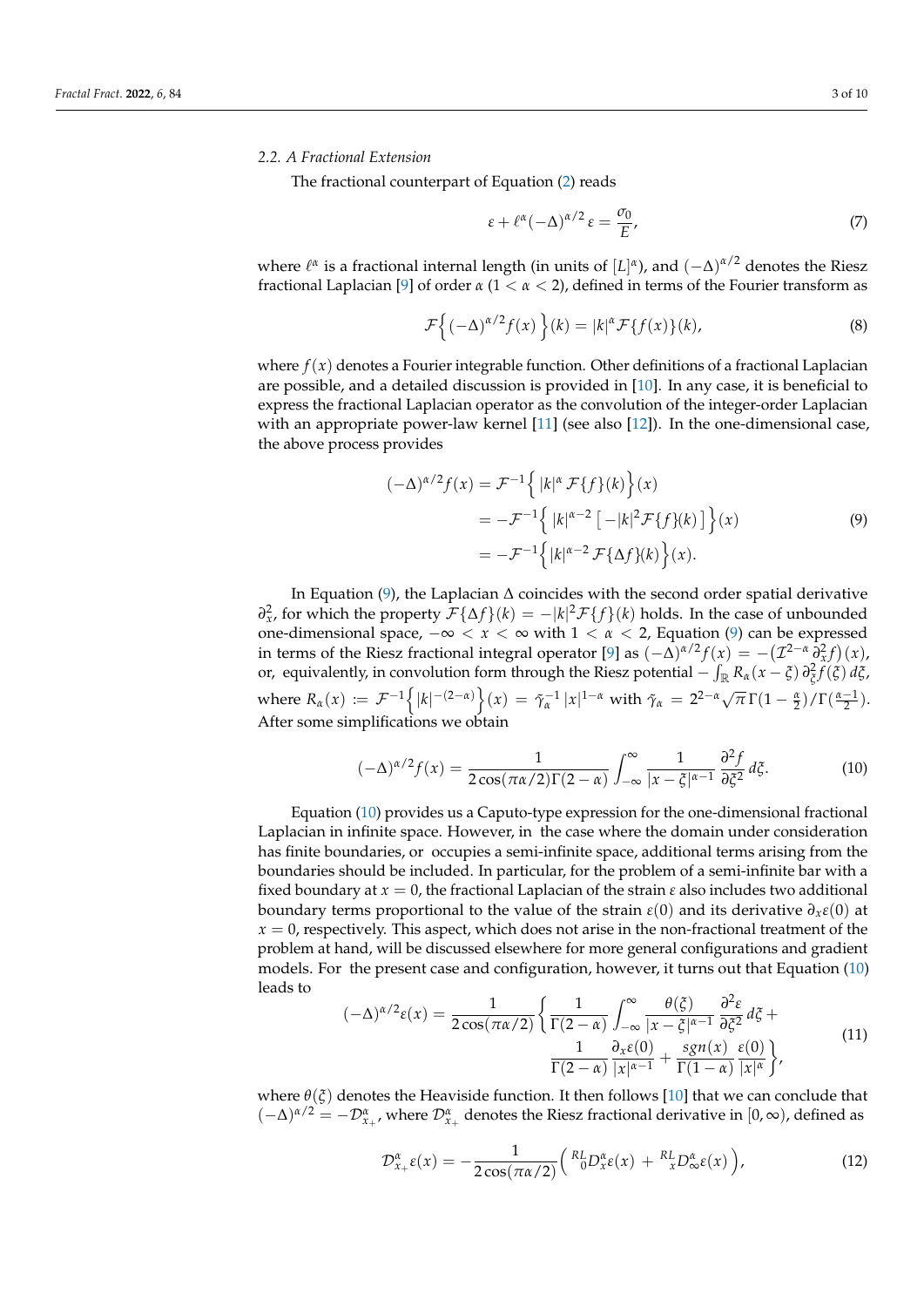with  ${}^{RL}_{0}D_{x}^{\alpha}$  and  ${}^{RL}_{x}D_{\infty}^{\alpha}$  denoting the left- and right-sided Riemann–Liouville fractional derivatives given, respectively, by

$$
{}^{RL}_{0}D_{x}^{\alpha}\varepsilon(x) = \frac{1}{\Gamma(2-\alpha)}\frac{\partial^{2}}{\partial x^{2}}\int_{0}^{x}\frac{\varepsilon(\xi)}{(x-\xi)^{\alpha-1}}d\xi,
$$
\n(13)

and

$$
{}_{x}^{RL}D_{\infty}^{\alpha}\varepsilon(x) = \frac{1}{\Gamma(2-\alpha)}\frac{\partial^{2}}{\partial x^{2}}\int_{x}^{\infty}\frac{\varepsilon(\xi)}{\left(\xi-x\right)^{\alpha-1}}d\xi.
$$
 (14)

The equivalence between the fractional Laplacian  $(-\Delta)^{\alpha/2}$  and the Riesz fractional derivative  $\mathcal{D}_{x_+}^{\alpha}$  allows us to rewrite Equation [\(7\)](#page-3-2) as  $\varepsilon - \ell^{\alpha}$   $\mathcal{D}_{x_+}^{\alpha}$   $\varepsilon = \sigma_0/E$ . Then, by applying the Fourier sine transform,

$$
\mathcal{F}_s\{\varepsilon\}(k) = \tilde{\varepsilon}(k) = \sqrt{\frac{2}{\pi}} \int_0^\infty \varepsilon(x) \sin(kx) \, dx,\tag{15}
$$

$$
\mathcal{F}_s^{-1}\{\tilde{\varepsilon}\}(x) = \varepsilon(x) = \sqrt{\frac{2}{\pi}} \int_0^\infty \tilde{\varepsilon}(k) \sin(kx) \, dk,\tag{16}
$$

and taking into account the boundary condition  $\varepsilon(0) = 0$ , we are led to the following integral expression

<span id="page-4-0"></span>
$$
\varepsilon(x) = \frac{2\sigma_0}{\pi E} \int_0^\infty \frac{\sin(kx)}{k(1 + \ell^\alpha k^\alpha)} \, dk. \tag{17}
$$

Equation [\(17\)](#page-4-0) is the required fractional generalization of Equation [\(4\)](#page-2-2). To confirm this, we observe that, in the limit  $\alpha \rightarrow 2$ , we recover Equation [\(4\)](#page-2-2) through the integral (3.725–1, p. 429 of [\[13\]](#page-9-12))

$$
\varepsilon(x)\big|_{\alpha\to 2} = \frac{2\sigma_0}{\pi E} \int_0^\infty \frac{\sin(kx)}{k(1+\ell^2 k^2)} \, dk = \frac{\sigma_0}{E} \left(1 - e^{-x/\ell}\right). \tag{18}
$$

By noting that  $\sin(kx)/k = \int_0^x \cos(k\xi) d\xi$ , we can express Equation [\(17\)](#page-4-0) as  $\varepsilon(x) =$  $\frac{2\sigma_0}{E}$   $\int_0^x \phi(\xi) d\xi$ , where

<span id="page-4-2"></span>
$$
\phi(x) = \frac{1}{\pi} \int_0^\infty \frac{\cos(kx)}{1 + \ell^\alpha k^\alpha} \, dk. \tag{19}
$$

The function  $\phi(x)$  is identified as the fundamental solution of the fractional Helmholtz equation, i.e.,  $\phi + \ell^{\alpha}(-\Delta)^{\alpha/2}\phi = \delta(x)$ . In the limit  $\alpha \to 2$ , we have  $\phi|_{\alpha \to 2} = (\pi/2\ell) \exp(-x/\ell)$ (see 3.723–2, p. 428 of [\[13\]](#page-9-12)). By using a number of standard results in fractional calculus [\[4](#page-9-3)[,14](#page-9-13)[,15\]](#page-9-14), we can obtain the following Mellin–Barnes integral representation for the function  $\phi(x)$ , expressed in terms of the Fox *H*-function  $H_{p,q}^{m,n}$  [\[9,](#page-9-8)[16\]](#page-9-15) as

<span id="page-4-1"></span>
$$
\phi(x) = \frac{1}{2\alpha\ell\sqrt{\pi}} H_{1,3}^{2,1} \left[ \frac{x}{2\ell} \left| \begin{pmatrix} 1 - \frac{1}{\alpha}, \frac{1}{\alpha} \\ 1 - \frac{1}{\alpha}, \frac{1}{\alpha} \end{pmatrix}, \left( 0, \frac{1}{2} \right), \left( \frac{1}{2}, \frac{1}{2} \right) \right] \right].
$$
 (20)

From Equation [\(20\)](#page-4-1) it can be verified that  $\phi(x)$  is consistent with  $\phi|_{\alpha\to 2} = (\pi/2\ell)$ exp( $-x/\ell$ ) from Equation [\(19\)](#page-4-2), via the application of the Legendre duplication formula. It then follows that  $\varepsilon(x)$  can be expressed in terms of the H-function through Equation [\(20\)](#page-4-1) as

<span id="page-4-3"></span>
$$
\varepsilon(x) = \frac{\sigma_0}{\alpha \ell \sqrt{\pi} E} \int_0^x H_{1,3}^{2,1} \left[ \frac{\xi}{2\ell} \left| \begin{pmatrix} 1 - \frac{1}{\alpha}, \frac{1}{\alpha} \\ 1 - \frac{1}{\alpha}, \frac{1}{\alpha} \end{pmatrix}, \left( 0, \frac{1}{2} \right), \left( \frac{1}{2}, \frac{1}{2} \right) \right] d\xi. \tag{21}
$$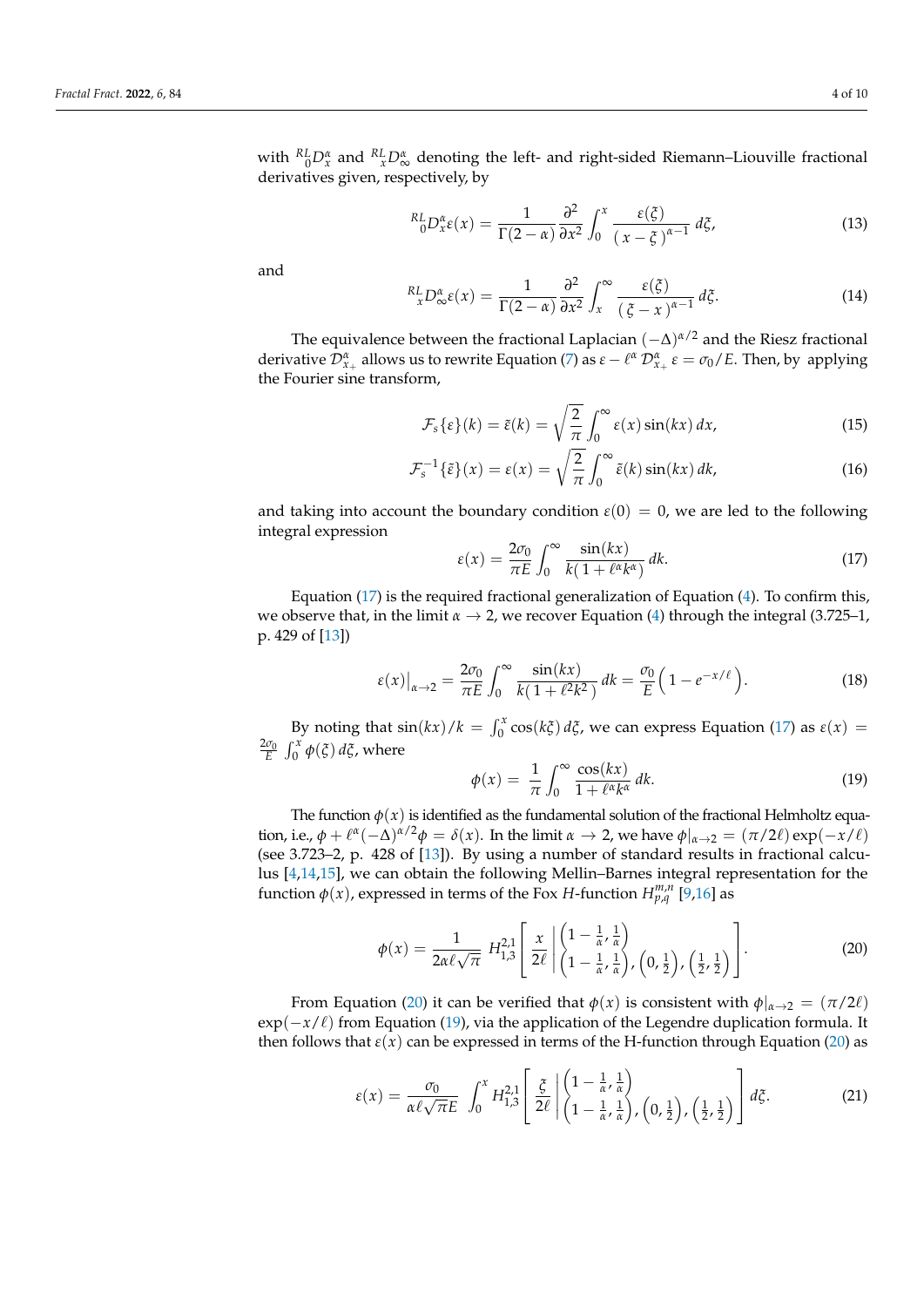Equation [\(21\)](#page-4-3) clearly satisfies the boundary condition  $\varepsilon(0) = 0$  and can be utilized to express the local strain at the end of a bar of length *L* through the integral

$$
\varepsilon(L) = \frac{\sigma_0}{\alpha \ell \sqrt{\pi} E} \int_0^L H_{1,3}^{2,1} \left[ \frac{\xi}{2\ell} \left| \begin{pmatrix} 1 - \frac{1}{\alpha}, \frac{1}{\alpha} \\ 1 - \frac{1}{\alpha}, \frac{1}{\alpha} \end{pmatrix}, \left( 0, \frac{1}{2} \right), \left( \frac{1}{2}, \frac{1}{2} \right) \right] d\xi. \tag{22}
$$

In analogy with Equation [\(6\)](#page-2-4), we define the fractional effective elastic modulus  $E_{eff}^{\alpha}$  as

$$
E_{eff}^{\alpha} = E \alpha \ell \sqrt{\pi} \left[ \int_0^L H_{1,3}^{2,1} \left[ \frac{\xi}{2\ell} \left| \begin{pmatrix} 1 - \frac{1}{\alpha}, \frac{1}{\alpha} \\ 1 - \frac{1}{\alpha}, \frac{1}{\alpha} \end{pmatrix}, \left( 0, \frac{1}{2} \right), \left( \frac{1}{2}, \frac{1}{2} \right) \right] d\xi \right]^{-1} . \tag{23}
$$

For a long bar  $L \gg \ell$ , the strain  $\varepsilon$  given by Equation [\(21\)](#page-4-3) recovers the classical Hookean expression  $\varepsilon(L)|_{L\to\infty} = \sigma_0/E$ , since, in the limit  $L\to\infty$ , the following relation holds

$$
\varepsilon|_{L\to\infty} = \frac{\sigma_0}{\alpha\ell\sqrt{\pi}E} \int_0^\infty H_{1,3}^{2,1} \left[ \frac{\xi}{2\ell} \left| \begin{pmatrix} 1 - \frac{1}{\alpha}, \frac{1}{\alpha} \\ 1 - \frac{1}{\alpha}, \frac{1}{\alpha} \end{pmatrix}, \left(0, \frac{1}{2}\right), \left(\frac{1}{2}, \frac{1}{2}\right) \right] d\xi = \frac{\sigma_0}{E}.
$$
 (24)

Furthermore, in the limit  $\ell \to 0$ , the classical Hooke's law of Equation [\(1\)](#page-2-1) is recovered. An alternative expression for the strain can be obtained through the direct application of the Mellin transform in Equation [\(17\)](#page-4-0), yielding the following equivalent *H*-function representation

<span id="page-5-1"></span>
$$
\varepsilon(x) = \frac{\sigma_0}{\alpha \ell \sqrt{\pi} E} H_{1,3}^{2,1} \left[ \frac{x}{2\ell} \left| \begin{pmatrix} 1, \frac{1}{\alpha} \\ 1, \frac{1}{\alpha} \end{pmatrix}, \left( \frac{1}{2}, \frac{1}{2} \right), \left( 0, \frac{1}{2} \right) \right. \right]. \tag{25}
$$

It is noted that Equation [\(25\)](#page-5-1) can also be obtained by the direct integration of Equa-tion [\(21\)](#page-4-3). In the limit  $\alpha \to 2$ , Equation [\(25\)](#page-5-1) reduces to its integer-order counterpart of Equation [\(4\)](#page-2-2).

#### <span id="page-5-0"></span>**3. Gradient and Fractional Kelvin–Voigt Viscoelasticity Model**

#### *3.1. Gradient Kelvin–Voigt Viscoelastic Bar*

The Kelvin–Voigt solid is a representative example of linear viscoelastic behavior, exhibiting creep and damping. It reads

<span id="page-5-2"></span>
$$
\sigma = E\varepsilon + \mu \dot{\varepsilon},\tag{26}
$$

indicating that the stress is made up by an elastic component (*E* $\varepsilon$ ) and a viscous one ( $\mu\dot{\varepsilon}$ ) where *ε*˙ is the strain rate and *µ* denotes the viscosity coefficient taken as constant.

For a constant applied stress  $\sigma = \sigma_0$  (the same as in Section [2\)](#page-2-0), the integration of Equation [\(26\)](#page-5-2) gives

<span id="page-5-3"></span>
$$
\varepsilon = \frac{\sigma_0}{E} \left( 1 - e^{-t/\tau} \right),\tag{27}
$$

where  $\tau = \mu/E$ , and the initial condition  $\varepsilon(0) = 0$  was used. For long times  $(t \to \infty)$ , Equation [\(27\)](#page-5-3) shows that a one-dimensional bar, made by this solid, extends (or "creeps") under a constant applied stress from its initial length where  $\varepsilon(0) = 0$  (i.e., before  $\sigma_0$  is applied) to a final length where  $\varepsilon(\infty) = \sigma_0/E$ , (i.e. the value attained instantaneously for an elastic bar). In addition to this "creeping" behavior, the model exhibits damping, i.e., the loading and unloading paths/curves do not coincide (as for elastic behavior) and the area enclosed by the two curves is the energy dissipated during the cycle. This type of anelastic behavior is attributed to microscopic processes, such as production/annihilation, and the internal motion of structural defects (vacancy clusters in metals, fragments of molecular chains in polymers, microcracks in rocks).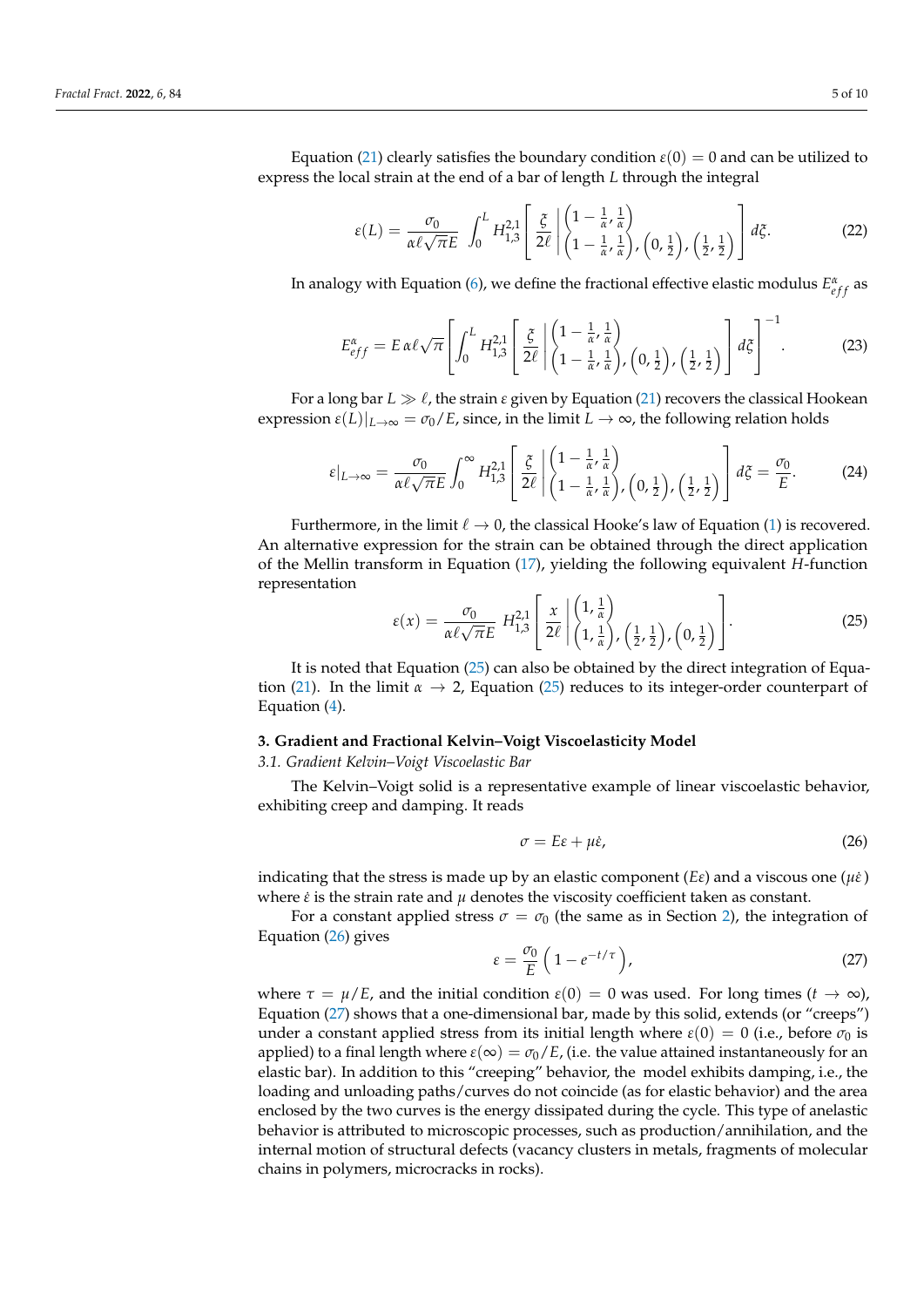In fact, general viscoelastic behavior may be described by the following set of equations (e.g., [\[17](#page-9-16)[,18\]](#page-9-17))

<span id="page-6-0"></span>
$$
\sigma = f(\varepsilon, \alpha); \quad \dot{\alpha} = g(\varepsilon, \alpha), \tag{28}
$$

where  $(f, g)$  are constitutive functions, and  $\alpha$  denotes a set of internal variables. In this connection, it should be pointed out that the last author suggested [\[19](#page-9-18)[,20\]](#page-9-19) to replace the "evolution law" for the internal variables as given by Equation  $(28)_2$  $(28)_2$  with a "complete" balance law" containing both a rate and a flux term.

For an internal variable *α* with a diffusive transport (and linear behavior as assumed for all models discussed herein), Equations  $(28)_1$  $(28)_1$  and  $(28)_2$  are then replaced by

<span id="page-6-1"></span>
$$
\sigma = E\varepsilon - \Lambda \alpha; \quad \dot{\alpha} = D \frac{\partial^2 \alpha}{\partial x^2} - M\alpha - N\varepsilon,
$$
\n(29)

where all the coefficients are constants. For a constant applied stress  $\sigma = \sigma_0$ , the time differentiation of Equation [\(29\)](#page-6-1)<sub>1</sub> in Fourier space gives  $\dot{a}_k = (E/\Lambda)\dot{\varepsilon}_k$ , while, by Fourier transforming Equation [\(29\)](#page-6-1)<sub>2</sub>, we obtain  $\dot{a}_k = -(Dk^2 + M)a_k - N\varepsilon_k$ , where the subscript *k* denotes a Fourier transformed quantity. We see that by neglecting the diffusion-like term  $\alpha$ <sup>*k*</sup> e obtain −Λ*α*<sub>*k*</sub> = ( $N\Lambda/M$ ) $\varepsilon$ <sub>*k</sub>* + ( $E/M$ ) $\varepsilon$ <sub>*k*</sub>, or −Λ*α* = ( $N\Lambda/M$ ) $\varepsilon$  + ( $E/M$ ) $\varepsilon$ , and, thus,</sub> the expression of the Kelvin–Voigt model given by Equation [\(26\)](#page-5-2) and the creep formula given by Equation [\(27\)](#page-5-3) result from a proper identification of the coefficients.

If the diffusion term is retained in Equation  $(29)_2$  $(29)_2$  and we adiabatically eliminate the term  $\dot{a}_k$  ( $\dot{a}_k \approx 0$ ) in the Fourier space, we obtain  $a_k = -[N/(M+Dk^2)]\varepsilon_k$  which upon Taylor expansion, gives  $\alpha_k = -\left(\frac{N}{M} - \frac{DN}{M^2}k^2\right)\epsilon_k$ , or  $\alpha = -\frac{N}{M}\epsilon - \frac{DN}{M^2}\frac{\partial^2 \epsilon}{\partial x^2}$ . Thus,  $\alpha$  can be eliminated from Equation [\(29\)](#page-6-1)<sub>1</sub> in favor of the second spatial derivative of  $\varepsilon$ , resulting in the gradient elastic model of Section [2.](#page-2-0) It follows that, by assuming a pair of internal variables, one behaving as in the previous paragraph and another as in the present paragraph, we can arrive at a gradient extension of the Kelvin–Voigt model of the form

<span id="page-6-2"></span>
$$
\sigma = E\left(\varepsilon - \ell^2 \frac{\partial^2 \varepsilon}{\partial x^2}\right) + \mu \dot{\varepsilon}.\tag{30}
$$

It is now possible to provide an analysis of Equation [\(30\)](#page-6-2) and its fractional counterpart to interpret, among other things, size effects in creep. For a constant applied stress ( $\sigma = \sigma_0$ ), Equation [\(30\)](#page-6-2) can be written in the form

<span id="page-6-3"></span>
$$
\dot{\varepsilon} = A \frac{\partial^2 \varepsilon}{\partial x^2} + B\varepsilon + \Gamma,\tag{31}
$$

where the constants  $(A, B, \Gamma)$  relate in a straightforward manner to those in Equation [\(30\)](#page-6-2), and a simple change of variables can reduce Equation [\(31\)](#page-6-3) to the classical Fick diffusion equation. Other type of models, including a fourth-order derivative in *ε*, as well as spatial derivatives of *ε*˙ can also be derived and some related spatio-temporal viscoelastic models will be discussed in the future, as this is not within the scope of the present paper.

#### *3.2. A Fractional Extension*

For the remainder of this Section, we discuss a fractional extension of the classical Kelvin–Voigt model given by Equation [\(26\)](#page-5-2). By replacing the integer order derivative *ε*˙ = *∂ε*/*∂t* with its time fractional counterpart, *∂ β ε*/*∂t β* , where *β* is a non-integer number  $0 < \beta < 1$ , we first derive the corresponding creep equation associated with the fractional index  $β$ , i.e., the fractional counterpart of Equation [\(27\)](#page-5-3).

One of the most commonly utilized choices for *∂ β ε*/*∂t β* is the time-fractional derivative of Caputo type  ${}^C_0D_t^{\beta}\varepsilon$ , defined as

$$
{}_{0}^{C}D_{t}^{\beta}\varepsilon(x,t)=\frac{1}{\Gamma(1-\beta)}\int_{0}^{t}\frac{1}{(t-\tau)^{\beta}}\frac{\partial\varepsilon(x,\tau)}{\partial\tau}\,d\tau\,,\quad 0<\beta<1,\tag{32}
$$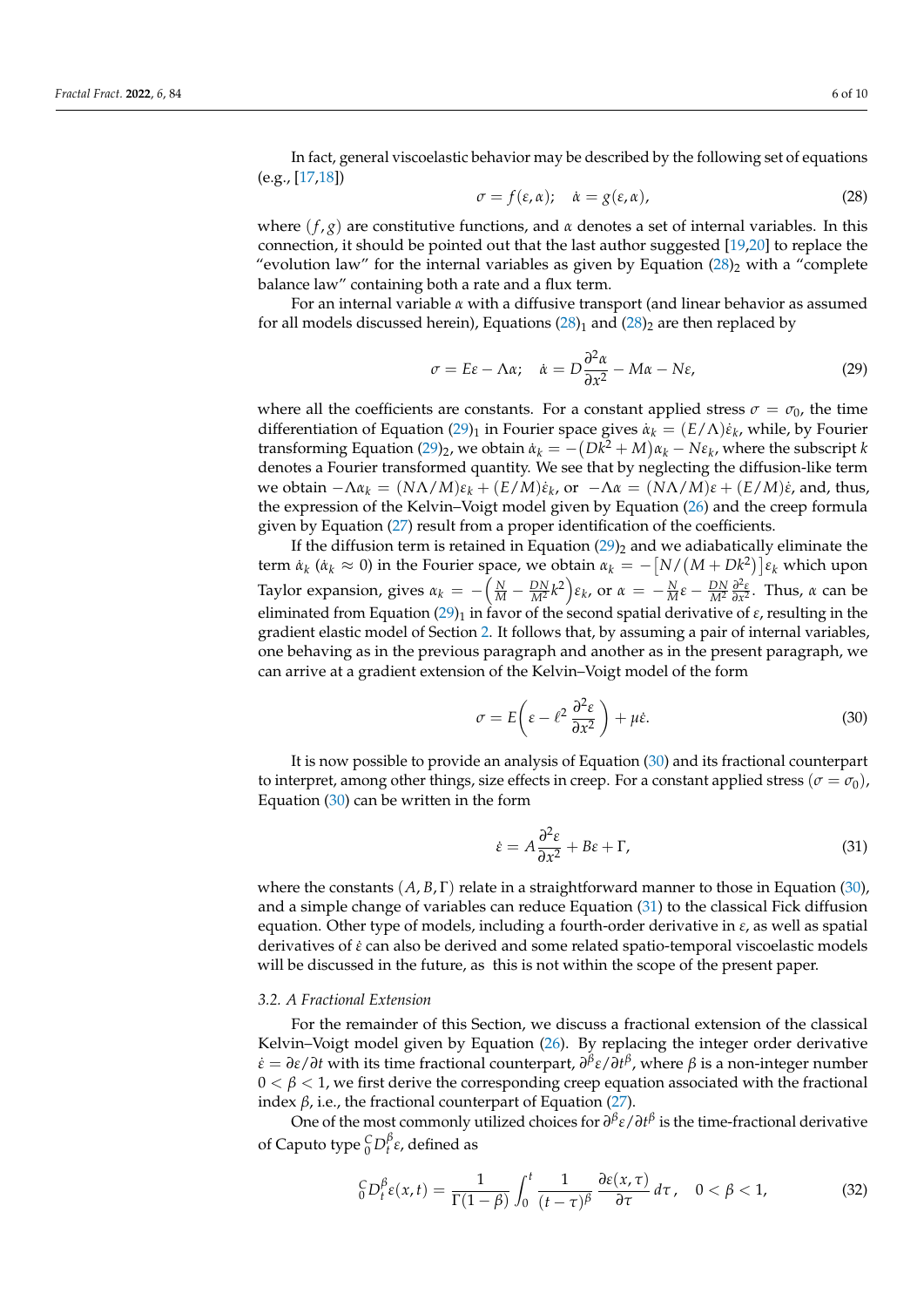which, for  $β = 1$ , reduces to the usual first-order integer derivative,  $∂ε/∂t$ . It then follows that the time-fractional counterpart of Equation [\(26\)](#page-5-2) reads

<span id="page-7-0"></span>
$$
\sigma = E\varepsilon + \mu_\beta \, {}_0^C D_t^\beta \varepsilon,\tag{33}
$$

where  $\mu$ <sup>*β*</sup> denotes the fractional viscosity coefficient. For a constant applied stress  $\sigma$ <sup>0</sup>, Equation [\(33\)](#page-7-0) is solved by applying the Laplace transform and taking into account the initial condition  $\varepsilon(0) = 0$ , resulting in the expression

<span id="page-7-1"></span>
$$
\varepsilon = \frac{\sigma_0}{E} \left[ 1 - E_\beta \left( - \frac{t^\beta}{\tau_\beta} \right) \right],\tag{34}
$$

where  $\tau_\beta = \mu_\beta/E$  (in units of  $[T]^\beta$ ), and  $E_\beta$  denotes the Mittag–Leffler function of fractional calculus [\[21,](#page-9-20)[22\]](#page-9-21), defined as  $E_\beta(\zeta) = \sum_{\nu=0}^\infty \zeta^\nu/\Gamma(\beta \nu + 1)$ . The Mittag–Leffler function is a proper generalization of the exponential function, since  $E_1(\zeta) = exp(\zeta)$ ;  $\zeta \in \mathbb{R}$ . Therefore, the above expression reduces to the integer-order Kelvin–Voigt expression of Equation [\(27\)](#page-5-3) for  $\beta \rightarrow 1$ . It follows that, due to the presence of  $E_{\beta}$ , Equation [\(34\)](#page-7-1) exhibits a much slower than exponential decay  $\sim O(t^{-\beta})$  as  $t\to\infty.$ 

Next, we extend the time-fractional Kelvin–Voigt model of Equation [\(33\)](#page-7-0) by also including a spatial gradient term proportional to the second derivative of the strain  $\partial_x^2 \varepsilon$  in its elastic component. In relation to this, it is noted that a Laplacian term proportional to *ε*˙ (i.e., *∂* 2 *x ε*˙ in one dimension) could also be considered as suggested by the last author [\[2\]](#page-9-1) and partially implemented by others [\[23](#page-9-22)[,24\]](#page-9-23), but this is outside the scope of the present article. This is also the case for other possible models including the fractional Laplacians of both *ε* and  $\dot{\varepsilon}$ , as well as  $\sigma$  and  $\dot{\sigma}$ .

On returning to a particular illustrative example, we consider the following timefractional counterpart of Equation [\(30\)](#page-6-2),

<span id="page-7-2"></span>
$$
\sigma = E\left(\varepsilon - \ell^2 \frac{\partial^2 \varepsilon}{\partial x^2}\right) + \mu_\beta \, {}_0^C D_t^\beta \varepsilon. \tag{35}
$$

We further consider the problem of a bar under constant stress  $\sigma_0$ . In this case, Equation [\(35\)](#page-7-2) is solved through the combined application of Fourier sine (in space) and Laplace (in time) transforms, by also taking into account the initial condition  $\varepsilon|_{t\to 0} = 0$ , as well as the boundary condition  $\varepsilon|_{x\to 0} = 0$ . The resulting expression reads

<span id="page-7-3"></span>
$$
\varepsilon(x,t) = \frac{\sigma_0}{E} \int_0^\infty e^{-\zeta} \mathcal{W}_{-\beta,1}\left(-\zeta \tau_\beta t^{-\beta}\right) \,\mathrm{erf}\left(\frac{x}{2\ell\sqrt{\zeta}}\right) d\zeta,\tag{36}
$$

where  $W_{-\beta,1}$  is a particular case of the Wright function  $W_{\lambda,\mu}(\zeta) = \sum_{\nu=0}^{\infty} \zeta^{\nu} / \Gamma(\lambda \nu + \mu) \nu!$ , and erf( $\zeta$ ) denotes the error function, defined as erf( $\zeta$ ) =  $2\pi^{-1/2} \int_0^{\zeta} e^{-\zeta^2} d\zeta$ . The behavior of Equation [\(36\)](#page-7-3) in the limit  $t \to \infty$  is given by the formula of Equation [\(4\)](#page-2-2), since  $\varepsilon|_{t\to\infty} \approx$  $\sigma_0/\tilde{E} \int_0^\infty e^{-\zeta} \, \text{erf}(\frac{x}{2\ell\sqrt{\zeta}}) d\zeta$ . Similarly, in the limit  $\ell \to 0$ , it turns out that Equation [\(36\)](#page-7-3) reduces to the time-fractional solution of Equation [\(34\)](#page-7-1).

As a final illustration of the various possible models, we consider the fractional extension of the gradient Kelvin–Voigt model of Equation [\(33\)](#page-7-0) by replacing the firstorder time derivative  $\partial_t$  with the Caputo fractional time derivative  ${}^C_0D^{\beta}_{t}$  as well as the second spatial derivative  $\partial_x^2$  with the Riesz fractional Laplacian  $-(-\Delta)^{\alpha/2}$ . The resulting space–time-fractional gradient Kelvin–Voigt constitutive equation reads

<span id="page-7-4"></span>
$$
\sigma = E \Big[ \varepsilon + \ell^{\alpha} (-\Delta)^{\alpha/2} \varepsilon \Big] + \mu_{\beta} \, {}_{0}^{C} D_{t}^{\beta} \varepsilon, \tag{37}
$$

where  $\ell^{\alpha}$  is a fractional internal length, and  $\mu_{\beta}$  is the corresponding fractional viscosity coefficient. For a constant applied stress  $\sigma_0$ , Equation [\(37\)](#page-7-4) is solved by employing the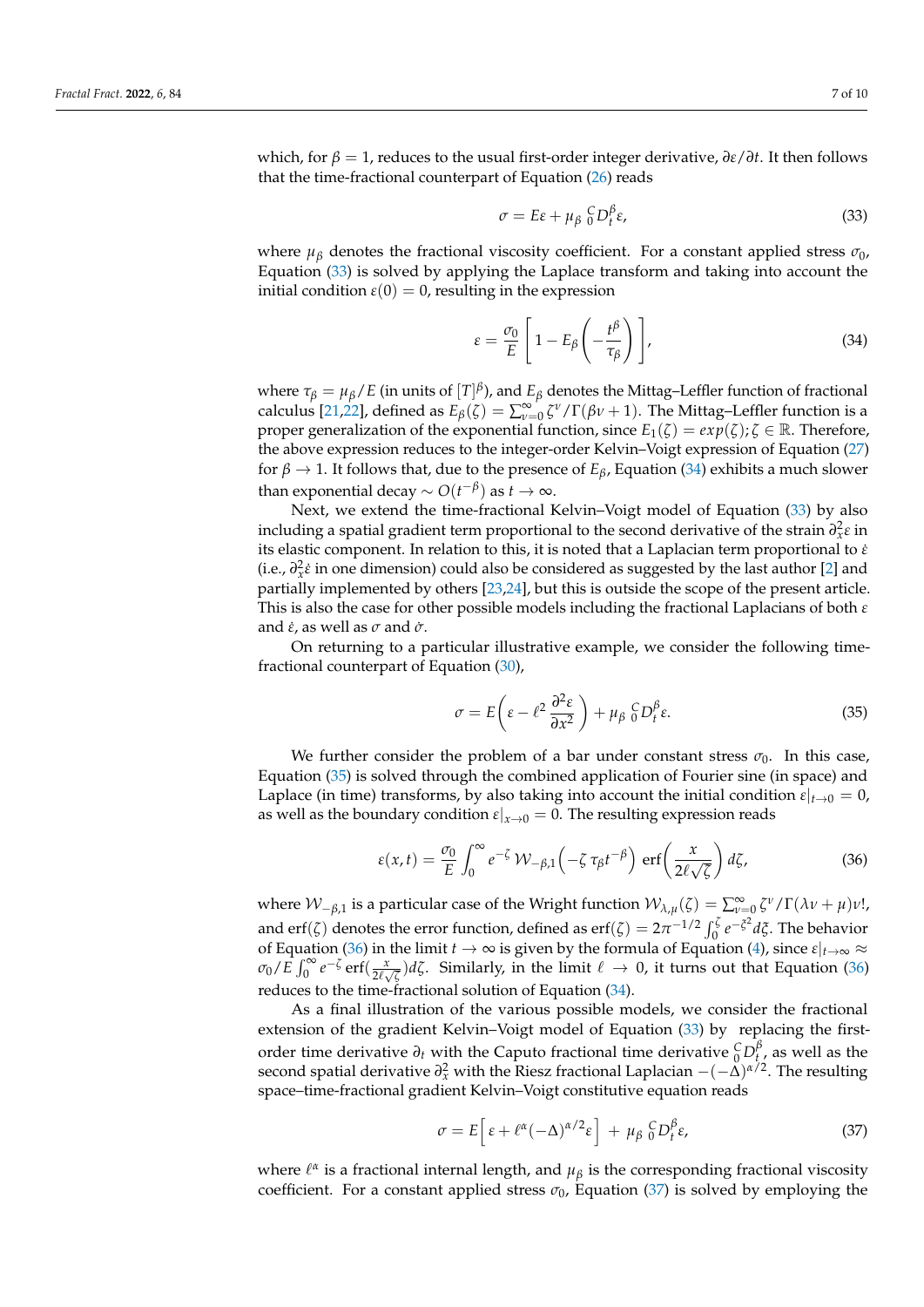Fourier sine transform (see Section [2\)](#page-2-0) combined with the Laplace transform. Inversion of both transforms yields the following expression for  $\varepsilon(x, t)$ 

<span id="page-8-2"></span>
$$
\varepsilon(x,t) = \frac{\sigma_0}{E} \int_0^\infty e^{-\zeta} \mathcal{W}_{-\beta,1}\left(-\zeta \tau_\beta t^{-\beta}\right) \Phi_\alpha\left(\frac{x}{2\ell \zeta^{\frac{1}{\alpha}}}\right) d\zeta,\tag{38}
$$

where  $\Phi_{\alpha}(\zeta)$  is the fractional generalization of the error function, defined through the expression

<span id="page-8-1"></span>
$$
\Phi_{\alpha}(\zeta) := \frac{4}{\alpha \sqrt{\pi}} \int_0^{\zeta} {}_1 \Psi_1 \left[ \begin{pmatrix} \frac{1}{\alpha}, \frac{2}{\alpha} \\ \frac{1}{2}, 1 \end{pmatrix}; -\zeta^2 \right] d\zeta.
$$
 (39)

In Equation [\(39\)](#page-8-1), we introduced the generalized Wright function,  $_1\Psi_1$ , which is an extension of the generalized Hypergeometric function *<sup>p</sup>F<sup>q</sup>* and defined as

$$
{}_{p}\Psi_{q}(\zeta) = {}_{p}\Psi_{q} \left[ \begin{array}{c} (a_{1}, A_{1}) \dots (a_{p}, A_{p}) \\ (b_{1}, B_{1}) \dots (b_{q}, B_{q}) \end{array} ; \zeta \right] = \sum_{\nu=0}^{\infty} \frac{\prod_{j=1}^{p} \Gamma(a_{j} + A_{j}\nu)}{\prod_{j=1}^{q} \Gamma(b_{j} + B_{j}\nu)} \frac{\zeta^{\nu}}{\nu!}.
$$
 (40)

By considering the long time asymptotics (as  $t \to \infty$ ) of Equation [\(38\)](#page-8-2) or equivalently, when the viscosity effects are negligible (in the limit  $\mu$ <sup>*β*</sup>  $\to$  0), it can be confirmed that the solution of Equation [\(38\)](#page-8-2) reduces to the expression for the strain of the one-dimensional bar given by Equation [\(21\)](#page-4-3) which, as shown earlier, is also equivalent to Equation [\(25\)](#page-5-1). Furthermore, if spatial gradients are neglected, i.e., when  $\ell \to 0$ , the integral expression of Equation [\(38\)](#page-8-2) is readily evaluated, yielding the time-fractional relaxation solution given by Equation [\(34\)](#page-7-1). Finally, in the limit  $\alpha \to 2$ , Equation [\(38\)](#page-8-2) reduces to the integer-order solution of Equation [\(36\)](#page-7-3), due to the fact that  $\Phi_{\alpha}(\zeta)$  coincides with erf( $\zeta$ ) in that limit. Exact analytical expressions for Equation [\(38\)](#page-8-2) and its asymptotics, along with further generalizations and specific applications, will be provided in a future publication.

#### <span id="page-8-0"></span>**4. Conclusions and Discussion**

A concise account on certain 1D gradient/fractional models for elasticity and viscoelasticity was provided to illustrate the many various possibilities that exist for generalizing their classical counterparts. The choice of the most suitable generalized models depends on their simplicity and their ability to capture new phenomena and experimental observations that their classical counterparts are not able to describe.

One-dimensional strain-hardening models and other rheological (e.g. Maxwell's viscoelastic and Brinkman's plastic) models can also be enhanced with gradient terms and their implications can be discussed in a similar manner. Their 3D counterparts can also be addressed, since the fractional Laplacian has been well studied, and a substantial number of results are available [\[10\]](#page-9-9).

It follows that this type of gradient and fractional generalizations of classical deformation models will only deserve further attention when they can describe phenomena (pattern formation, size effects) not captured by standard theories. In fact, these theories have been developed on the basis of observations and experiments for macroscopic bodies where the underlying micro/nano structural heterogeneity, and spatio-temporal pattern formation could be averaged out in the corresponding macroscopic model development. With the current growth of experimental probes to detect material behavior at the micron scale and nanoscale, the relevance of generalized non-local gradient and fractional/fractal models may be important. The present article is a modest contribution in this direction.

A final remark concerns the generalization of these one-dimensional (1D) models to three dimensions (3D). In addition to questions related to 3D equilibrium and compatibility requirements, which do not arise in a non-trivial manner in the present 1D case, one also needs to address the issue of frame indifference, i.e., "the invariance requirements under translations and rotations", as a reviewer indicated by pointing, for example, to reference [\[25\]](#page-10-0). For a more general discussion on fractional aspects and invariance considerations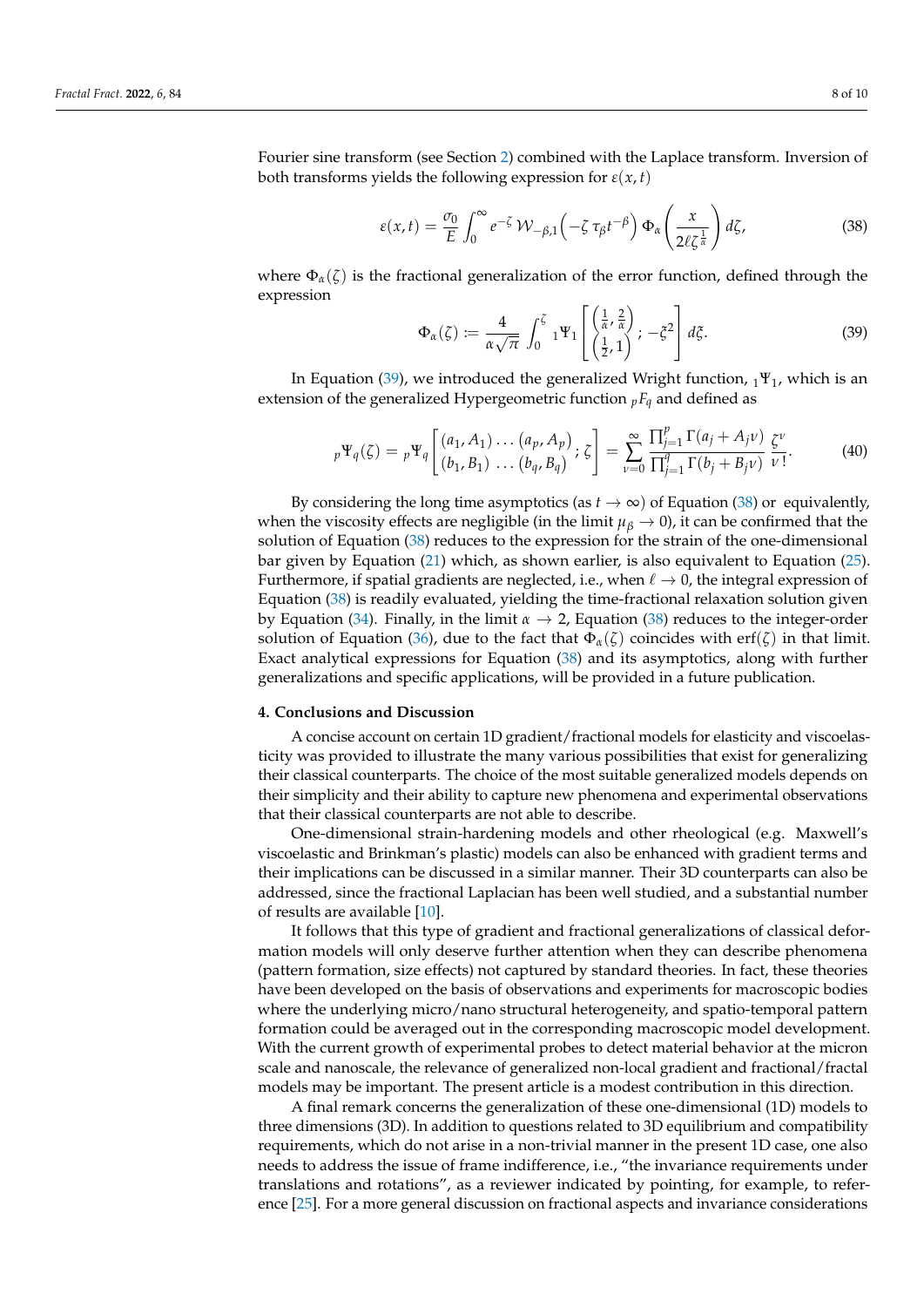in continuum mechanics formulations, the reader can consult a most interesting recent reference [\[26\]](#page-10-1). Another pertinent issue is the question of identifying the length scale  $\ell$ in relation to three-dimensional micro/nano structures in various materials, which still remains an open problem to collectively elaborate upon.

**Author Contributions:** Conceptualization, E.C.A.; Formal analysis, K.P. and E.C.A.; Investigation, K.P., V.D., L.K., A.K. and E.C.A.; Methodology, K.P. and E.C.A.; Supervision, E.C.A.; Validation, V.D., L.K. and A.K.; Writing—original draft, E.C.A.; Writing—review and editing, K.P., A.K. and E.C.A. All authors have read and agreed to the published version of the manuscript.

**Funding:** This research received no external funding.

**Institutional Review Board Statement:** Not applicable.

**Informed Consent Statement:** Not applicable.

**Data Availability Statement:** Not applicable.

**Conflicts of Interest:** The authors declare no conflict of interest.

#### **References**

- <span id="page-9-0"></span>1. Aifantis, E.C. On the role of gradients in the localization of deformation and fracture. *Int. J. Eng. Sci.* **1992**, *30*, 1279–1299. [\[CrossRef\]](http://doi.org/10.1016/0020-7225(92)90141-3)
- <span id="page-9-1"></span>2. Aifantis, E.C. On the gradient approach—Relation to Eringen's nonlocal theory. *Int. J. Eng. Sci.* **2011**, *49*, 1367–1377. [\[CrossRef\]](http://dx.doi.org/10.1016/j.ijengsci.2011.03.016)
- <span id="page-9-2"></span>3. Aifantis, E.C. Internal length gradient (ILG) material mechanics across scales and disciplines. *Adv. Appl. Mech.* **2016**, *49*, 1–110.
- <span id="page-9-3"></span>4. Aifantis, E.C. Fractional generalizations of gradient mechanics. In *Handbook of Fractional Calculus with Applications*; Tarasov, V., Ed.; De Gruyter: Berlin, Germany, 2019; Volume 4, pp. 241–262.
- <span id="page-9-4"></span>5. Tarasov, V.; Aifantis, E.C. Non-standard extensions of gradient elasticity: Fractional non-locality, memory and fractality. *Commun. Nonlinear Sci. Numer. Simulat.* **2015**, *22*, 197–227. [\[CrossRef\]](http://dx.doi.org/10.1016/j.cnsns.2014.10.002)
- <span id="page-9-5"></span>6. Tarasov, V.; Aifantis, E.C. On fractional and fractal formulations of gradient linear and nonlinear elasticity. *Acta Mech.* **2019**, *230*, 2043–2070. [\[CrossRef\]](http://dx.doi.org/10.1007/s00707-019-2373-x)
- <span id="page-9-6"></span>7. Dimosthenis, V. Optimization of Concrete Reinforcement. Ph.D. Thesis, Aristotle University of Thessaloniki, Thessaloniki, Greece, 2023. (forthcoming)
- <span id="page-9-7"></span>8. Michos, K.; Dimosthenis, V.; Parisis, K.; Kouris, L.; Konstantinidis, A.; Aifantis, E.C. Internal length gradient mechanics: From strength of materials and elasticity to plasticity and failure. In *International Hazar Scientific Researches Conference*; Halilova, I., Amanzholova, A., Eds.; Khazar Univ.: Baku, Azerbaijan, 2021; pp. 585–591.
- <span id="page-9-8"></span>9. Samko, S.G.; Kilbas, A.A.; Maricev, O.I. *Fractional Integrals and Derivatives Theory and Applications*; Gordon and Breach: New York, NY, USA, 1993.
- <span id="page-9-9"></span>10. Parisis, K. Study of Lattice Defects using Gradient Elasticity and Diffusion-Reaction Models. Ph.D. Thesis, Aristotle University of Thessaloniki, Thessaloniki, Greece, 2022. (forthcoming)
- <span id="page-9-10"></span>11. Parisis, K.; Konstantopoulos, I.; Aifantis, E.C. Non-singular solutions of GradEla models for dislocations: An extension to fractional GradEla. *J. Micromech. Mol. Phys.* **2018**, *03*, 1840013. [\[CrossRef\]](http://dx.doi.org/10.1142/S2424913018400131)
- <span id="page-9-11"></span>12. Chen, W.; Holm, S. Fractional Laplacian time-space models for linear and nonlinear lossy media exhibiting arbitrary frequency power-law dependency. *J. Acoust. Soc. Am.* **2004**, *115*, 1424–1430. [\[CrossRef\]](http://dx.doi.org/10.1121/1.1646399) [\[PubMed\]](http://www.ncbi.nlm.nih.gov/pubmed/15101619)
- <span id="page-9-12"></span>13. Gradshteyn, I.S.; Ryzhik, I.M. *Table of Integrals, Series, and Products 8ed*; Academic Press: Cambridge, MA, USA, 2015.
- <span id="page-9-13"></span>14. Luchko, Y.; Kiryakova, V. The Mellin integral transform in fractional calculus. *Fract. Calc. Appl. Anal.* **2013**, *16*, 405–430. [\[CrossRef\]](http://dx.doi.org/10.2478/s13540-013-0025-8)
- <span id="page-9-14"></span>15. Maricev, O.I. *Handbook of Integral Transforms of Higher Transcendental Functions: Theory and Algorithmic Tables*; Ellis Horwood: New York, NY, USA, 1982.
- <span id="page-9-15"></span>16. Mathai, A. *The H-Function: Theory and Applications*; Springer: New York, NY, USA, 2010.
- <span id="page-9-16"></span>17. Coleman, B.D.; Gurtin, M.E. Thermodynamics with Internal State Variables. *J. Chem. Phys.* **1967**, *47*, 597–613. [\[CrossRef\]](http://dx.doi.org/10.1063/1.1711937)
- <span id="page-9-17"></span>18. Valanis, K.C. The Visoelastic Potential and Its Thermodynamic Foundations. *J. Math. Phys.* **1968**, *47*, 262–275. [\[CrossRef\]](http://dx.doi.org/10.1002/sapm1968471262)
- <span id="page-9-18"></span>19. Aifantis, E.C. A proposal for continuum with microstructure. *Mech. Res. Comm.* **1978**, *5*, 139–145. [\[CrossRef\]](http://dx.doi.org/10.1016/0093-6413(78)90047-2)
- <span id="page-9-19"></span>20. Aifantis, E.C. On the microstructural origin of certain inelastic models. *Trans. ASME* **1984**, *106*, 326–330. [\[CrossRef\]](http://dx.doi.org/10.1115/1.3225725)
- <span id="page-9-20"></span>21. Mainardi, F. *Fractional Calculus and Waves in Linear Viscoelasticity*; Imperial College Press: London, UK, 2010.
- <span id="page-9-21"></span>22. Gorenflo, R.; Kilbas, A.; Mainardi, F.; Rogosin, S. *Mittag-Leffler Functions, Related Topics and Applications*; Springer: Berlin/Heidelberg, Germany, 2020.
- <span id="page-9-22"></span>23. Fang, J.; Näsholm, S.; Chen, W.; Holm, S. The fractional constitutive models for nonlocal material based on scattering wave equations. *Mech. Time-Depend. Mater.* **2020**, 1–23. [\[CrossRef\]](http://dx.doi.org/10.1007/s11043-020-09482-w)
- <span id="page-9-23"></span>24. Li, L.; Lin, R.; Ng, T.Y. A fractional nonlocal time-space viscoelasticity theory and its applications in structural dynamics. *Appl. Math. Model.* **2020**, *84*, 116–136. [\[CrossRef\]](http://dx.doi.org/10.1016/j.apm.2020.03.048)